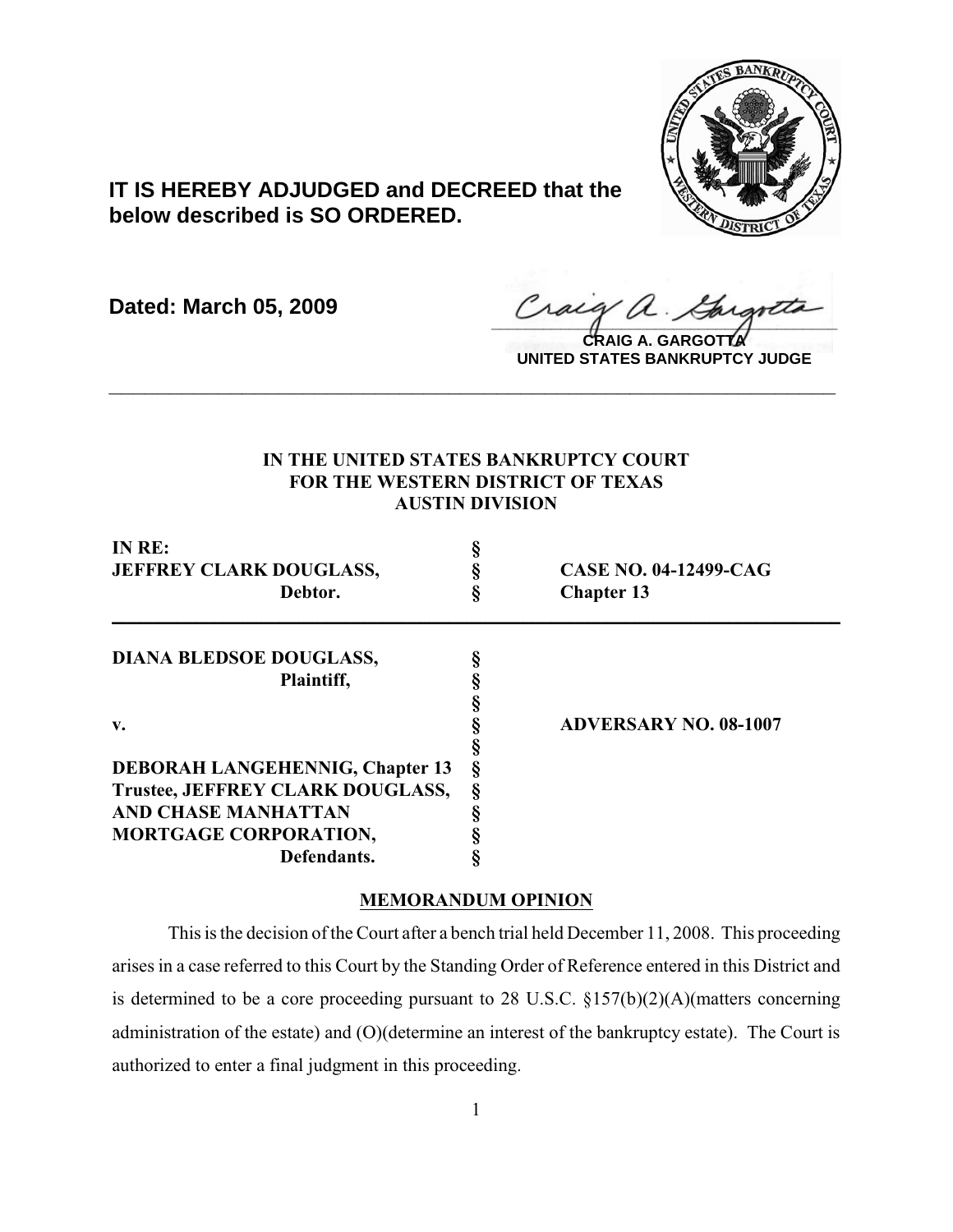Defendant Chapter 13 Trustee's Exhibits 1-27 were admitted without objection, and Plaintiff's Exhibits 1-24 were admitted without objection. Further, during the course of trial, Trustee's Exhibits 28, 29, and 30 were admitted. A number of the exhibits for both Plaintiff and the Chapter 13 Trustee are the same documents. Documents referred to with a "T" and a number are the Trustee's exhibits.

Plaintiff Diana Bledsoe Douglass (hereinafter Plaintiff), Debtor/Defendant Clark Douglass (hereinafter Debtor), and Zia Jackson (a friend of Plaintiff) testified. In reaching its determinations, the Court considered the demeanor and credibility of all witnesses and all exhibits admitted. The Court also considered the oral arguments of counsel and trial briefs.

At issue is whether Plaintiff's payment of \$75,000 as a down payment for the purchase of a home at 370 Lone Man Creek, Wimberley, Texas by both Plaintiff Diana Douglass and Debtor/Defendant Clark Douglass was in the form of a gift and thus should be paid to her as her separate property out of the home sales proceeds or whether the home sales proceeds are burdened with a constructive trust or equitable lien in favor of Plaintiff to the extent of \$75,000. The Court finds that the \$75,000 payment was a gift, and Plaintiff is not entitled to be paid \$75,000 out of the sales proceeds. Additionally, Plaintiff does not prevail on either of her alternate claims for relief, in that she is not entitled to benefit from a constructive trust or equitable lien placed upon the sales proceeds to the extent of \$75,000. The Court will grant a take nothing judgment against Plaintiff.

The following constitutes the Court's findings of fact and conclusions of law in accordance with Federal Rule of Bankruptcy Procedure 7052.

#### **Findings of Fact**

A number of these facts have been previously adduced in connection with the Court's ruling on the Chapter 13 Trustee's Motion to Dismiss. The following are facts which are agreed or appear from the record of this case:

1. Plaintiff and Debtor married in 1999. Plaintiff owned as separate property a residence in Willis, Texas prior to her marriage to Debtor. The residence had been purchased from the proceeds of a personal injury lawsuit arising from the death of Plaintiff's former husband.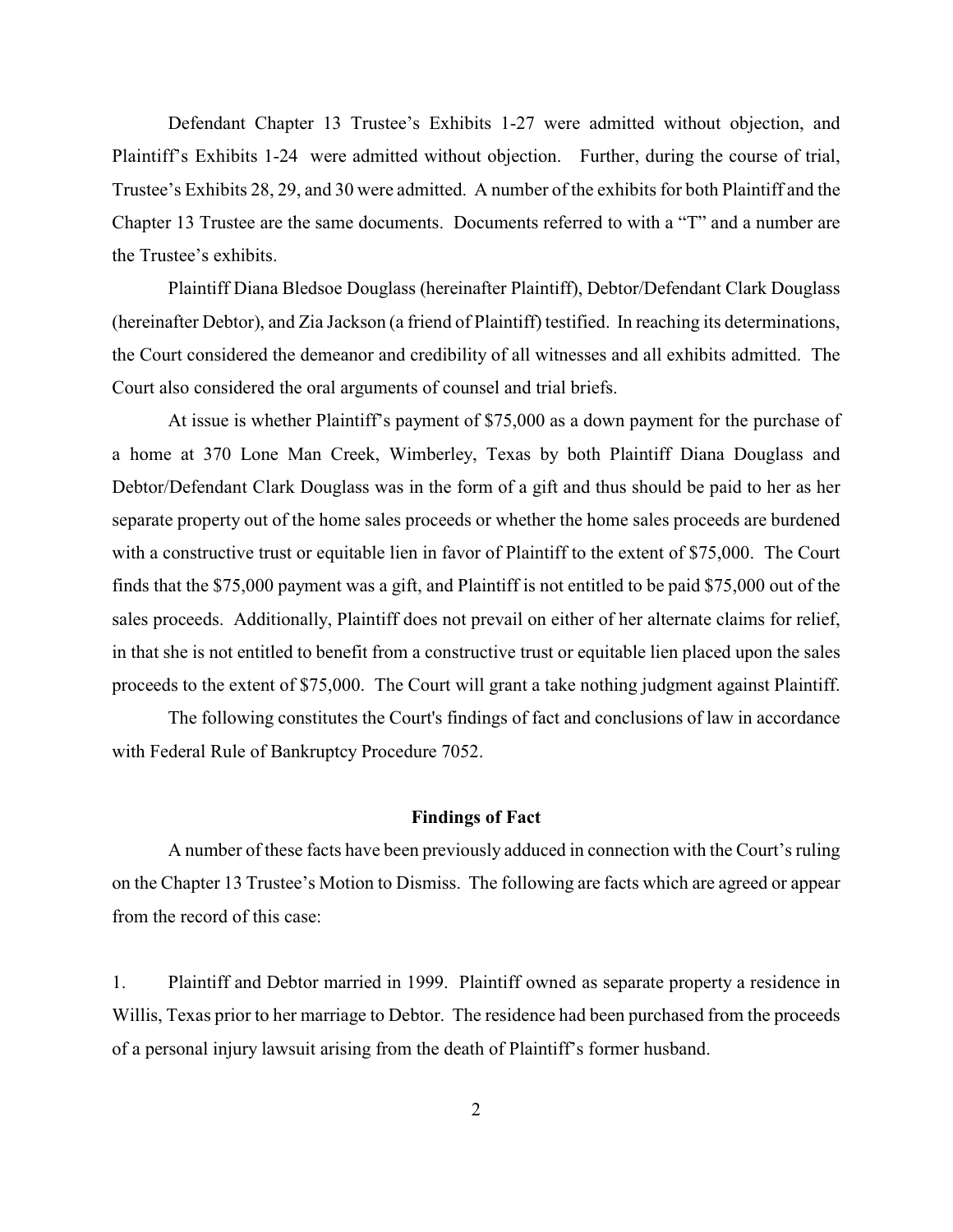2. On or about October 7, 2000, Debtor and Plaintiff executed a contract to purchase the property at 370 Lone Man Creek for \$185,000 (the "Property"). Plaintiff and Debtor leased and lived in the property before they purchased it. They moved into the property in October 2000.

3. Debtor individually applied for financing for the property. In connection with the financing, the lender required a gift letter from Plaintiff to show that Debtor had no payment obligations to Plaintiff for the down payment money she provided.

4. In late December 2000 or early January 2001, Debtor and Plaintiff learned that the seller, Michael Frederick, was in danger of losing the Property through a possible foreclosure.

5. On or about January 10, 2001, Plaintiff paid \$75,000 to Mr. Frederick as the down payment on the home. This down payment money lessened the loan amount needed to fund the purchase of the Property. The loan signed by Debtor was in the amount of \$129,000.

6. Plaintiff signed two versions of a gift letter. The letters differ only in the amounts reflected on them as being gifted, the first shows \$85,000 and is dated January 9, 2001, and the second shows \$75,000 and is dated January 12, 2001. The words "will give" instead of "have given" the money are circled on the letters, with this text making sense for the first letter dated January 9, 2001 and being prior to the money being paid on January 10, 2001, but incorrect for the second letter dated January 12, 2001. Obviously the amount of the money changed to decrease by \$10,000, thus the likely need for a second letter, and the wording was not changed to exactly match the circumstances.

7. On February 14, 2001, Debtor closed on the purchase of the Property. The underlying note was subsequently transferred to Defendant Chase Manhattan Mortgage Corporation.

8. Prior to Debtor's bankruptcy, in October 2003, Debtor and Plaintiff moved out of the home due to toxic fumes emitted by construction materials used in the house and lived elsewhere without acquiring another permanent residence. In September 2004, Plaintiff and Debtor sued the seller for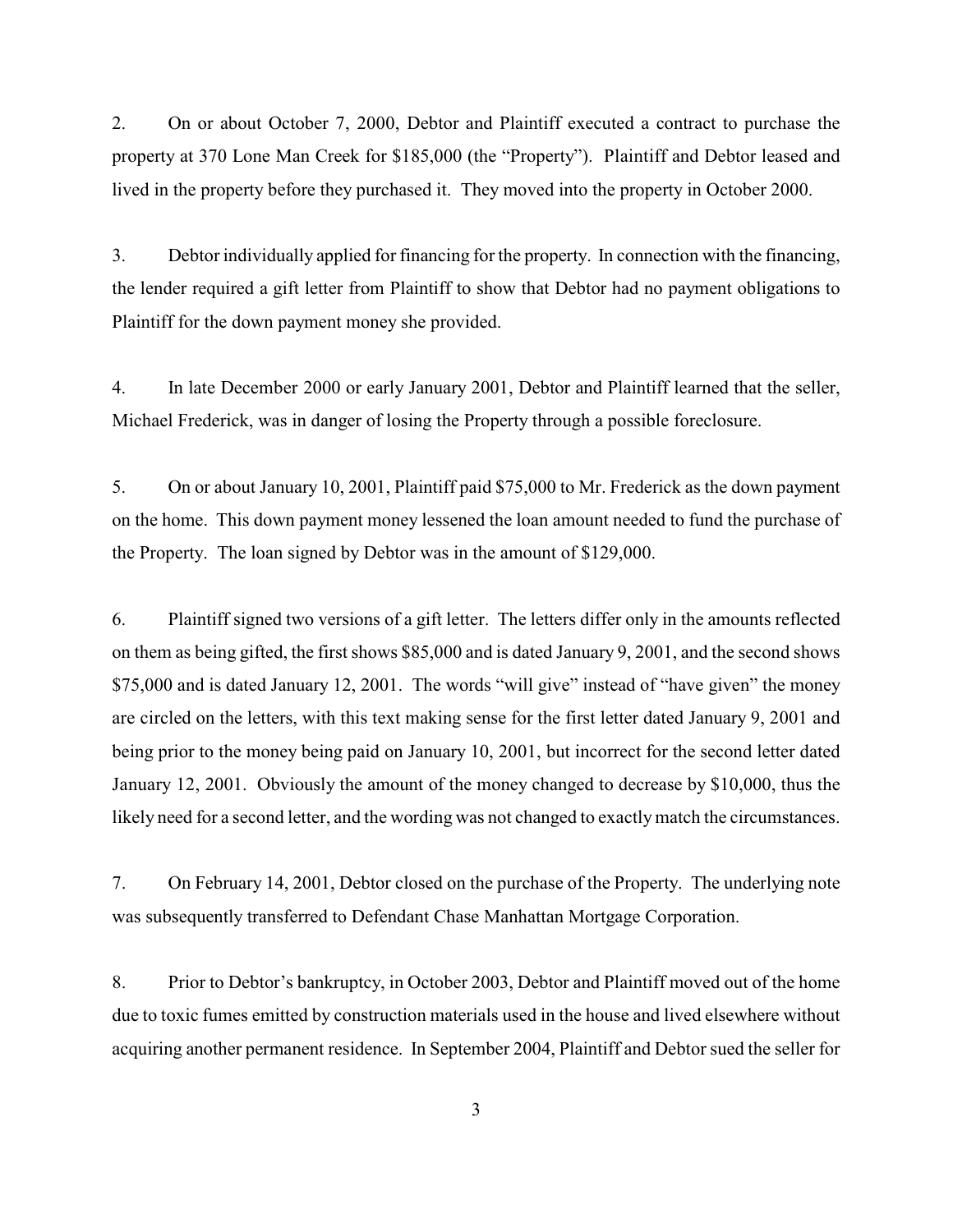damages relating to a diminished value to the house as well as for Plaintiff's health issues caused by exposure to the toxic fumes. They settled for monetary damages sometime in December 2006.

9. On May 4, 2004, Clark Douglass filed for Chapter 13 bankruptcy to prevent a foreclosure of the Property. Plaintiff and Debtor moved back into the Property but continuing marital troubles caused Debtor to later move out.

10. Plaintiff was not scheduled as a creditor in the bankruptcy case. She did not file a proof of claim but she was aware of Debtor's bankruptcy filing, and she attended Debtor's section 341 meeting of creditors.

11. Debtor filed an original and amended plan in this case. Neither version of the plan provided for the sale of the home nor did either plan list Plaintiff as a creditor in the certificate of service.

12. In his schedules filed in June 2004, Debtor did not claim the property as exempt and, therefore, it was property of the estate. Debtor claimed as exempt under 11 U.S.C.  $\S 522(d)(5)$  any claims, other than personal injury claims, that he might have against the seller of the home. He also claimed as exempt under 11 U.S.C. § 522(d)(11)(D) all personal injury claims he might have against the seller of the home (with this exemption specifically stating that it did not include any personal injury claims of Plaintiff). These exemptions were allowed.

13. The amended plan was confirmed on March 23, 2005. Again, the amended plan did not provide for the sale of the 370 Lone Man Creek Property.

14. On November 16, 2007, Debtor filed a motion to sell the Property to third-party buyers for \$222,500, asserting that the bankruptcy estate was the fee simple owner of the Property and that the sales proceeds would pay all allowed claims in the case. The motion asserted that Plaintiff refused to sign the sales contract unless she was assured she would receive her \$75,000 and asked the Court to allow the sale to go forward despite Plaintiff's actions. At that point in the bankruptcy case,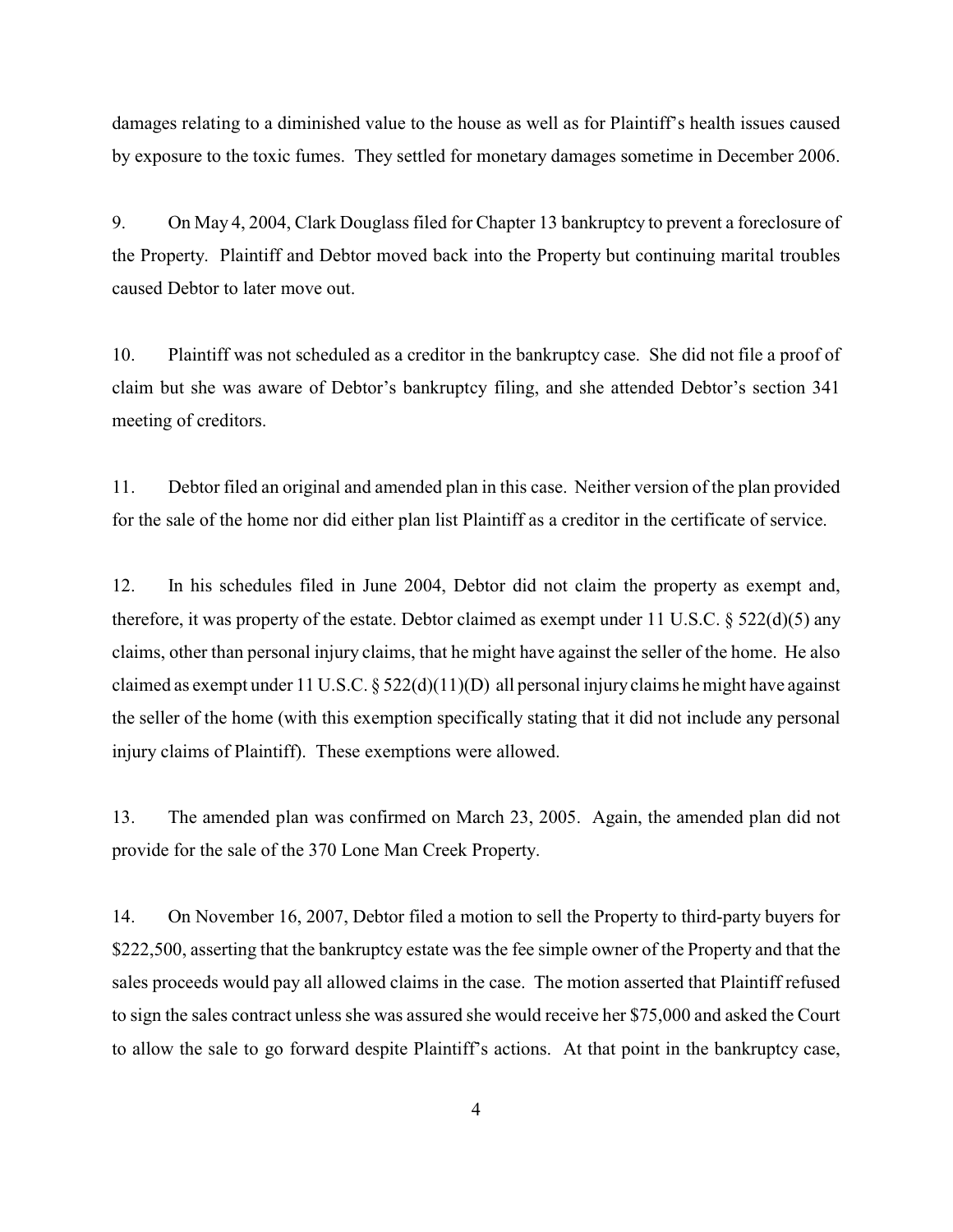November 23, 2007, Plaintiff appeared through counsel by filing a response to the motion to sell. On November 29, 2007, the Court signed an agreed order which approved the sale, obtained Plaintiff's agreement to move from the home, and approved a payment to Plaintiff of \$10,000 of the sales proceeds and any excess federal income taxes paid by Plaintiff and Debtor for tax year 2006 to help defray her costs of moving from the house, plus she retained the right to pursue her other claim to sales proceeds. All of the remaining sales proceeds, after the payment of all usual costs of sale, were paid to the Trustee to hold pending the outcome of this litigation. Debtor had also filed a motion to compel Plaintiff to turnover and vacate the Property, and this motion was resolved at the same time by an agreed order with similar terms.

The following facts were adduced at trial.

15. The Court finds that Plaintiff did sign both versions of the gift letters. Although Plaintiff insists that she does not recall signing the gift letters, Plaintiff acknowledged that her signature is on both of the gift letters, and she was the writer who put her address and phone number on these gift letters. The Court finds that Debtor's testimonycorroborates what happened in that Plaintiff was required to sign a series of documents in connection with the closing of the Lone Man Creek Property and may have forgotten that she signed the gift letters.

16. The Court does not find credible Plaintiff's recall of the gift letters or of their effect on her money. The Court is not persuaded that Plaintiff did not know what she was doing when she signed the gift letters. This finding is based on her testimony and several documents. First, Plaintiff knew that she was paying \$75,000 to save the home from foreclosure because she and Debtor wanted to purchase the home (Tr.-1). Had Plaintiff wanted to specifically exclude the money from being a gift, she could have said so in the addendum to the real estate contract. Second, the gift letters, appearing to be form documents, are titled "gift letters" and their text clearly state that the funds were a bona fide gift from a person not otherwise connected to the sale and who had no expectation for repayment.(Tr. 3 and 4). Third, via letter, the lender informed Debtor on November 10, 2000 that in order to complete the documentation for the loan, the lender needed the "Gift of the down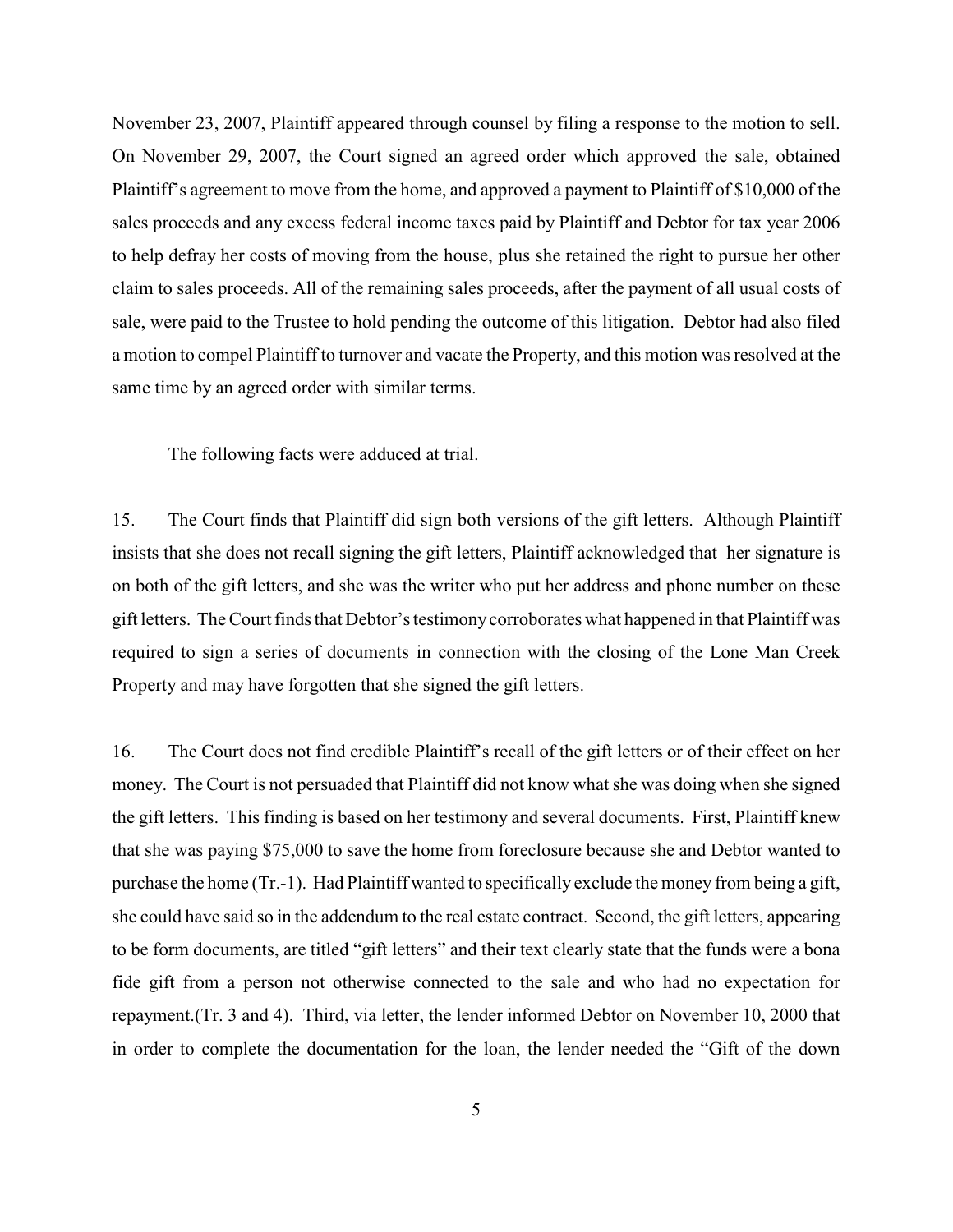payment from your wife (sale of her home)." (Tr.-5). Debtor responded by sending via fax to the lender's representative, along with other required documentation, a completed copy of the gift letter. (Tr.-5) On December 29, 2000, the lender sent to Debtor a handwritten list of conditions for closing that included a completed gift letter. (Tr.-6). These documents and/or occurrences show that Plaintiff was aware of the transactions regarding the purchase of the home, and, more importantly, that closing and sale of the home was contingent on Plaintiff's \$75,000 used as a down payment and clearly stated as a gift to Debtor.

17. In addition, had Plaintiff wanted to protect her \$75,000 contribution to the purchase of the home, there were several instances that should have reminded her or caused her to take action to protect her contribution: (1) her name was not on the warranty deed (Tr.-8); (2) her name was not on the deed of trust (Tr.-10); (3) her name was not on the evidence of property insurance (Tr.-12); (4) her name was not on the owner'stitle policy (Tr.-13); and (5) her name was not on the 2007 Hays County tax statement (Tr.-15).

18. The Court finds that the evidence and testimony demonstrates that Plaintiff wanted to purchase the Property as much as Debtor. Plaintiff was aware of the need to have a \$75,000 down payment in the form of the gift to acquire the home. Plaintiff attended the closing of the sale of the Property to her and Debtor. Plaintiff's desire to keep the home was so strong that she returned to live in the home (rent free) for a period of time even after the home had made her ill. She improved the appearance of the home to ready it for sale and actively supported the sale of the home, at least until she learned that \$75,000 of the proceeds were not proposed to be paid to her.

19. All three witnesses testified about the oral arrangement that Plaintiff had with Debtor if their marriage did not work out in that Plaintiff would receive \$75,000.00 from the sale proceeds of the home. Plaintiff believed this side arrangement with Debtor protected her. Obviously, neither Debtor or Plaintiff could have predicted the circumstances surrounding the toxicity of the home, the financial strain this situation placed on the parties, in addition to later marital strain caused by other reasons, and Debtor's subsequent need for bankruptcy relief. Nonetheless, their oral agreement to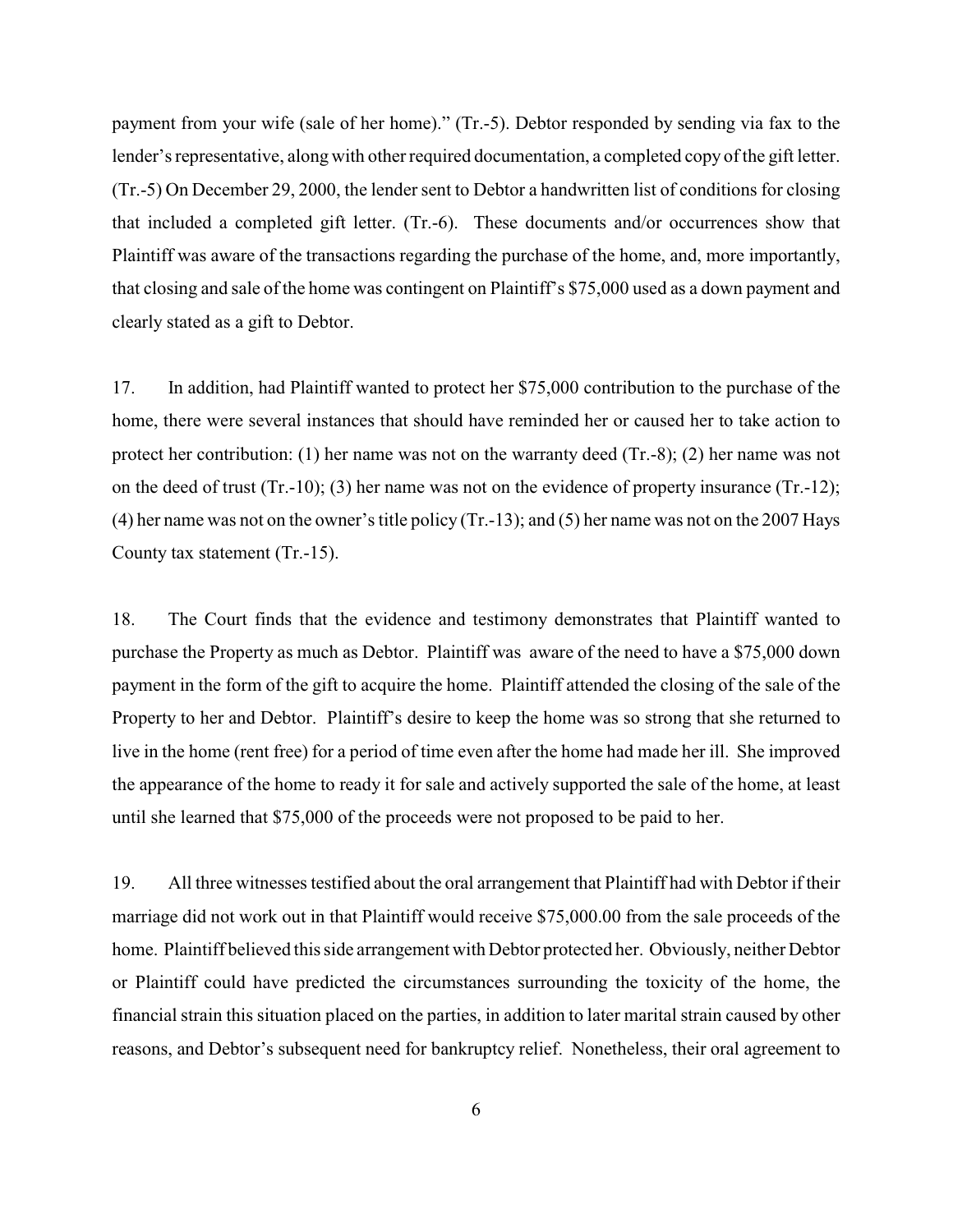protect her right to \$75,000 runs counter to the express terms of the documentation they provided to the lender which enabled Debtor to obtain a loan secured by the Property. Additionally, Plaintiff's belief she was protected by this side agreement is just that–a belief– because she failed to take binding legal steps to help insure repayment; she failed to file a corrected deed on the property, and after Debtor filed bankruptcy, she did nothing to protect her interest in the home or protect her right to be paid as a creditor. She did not hire an attorney to represent her in the bankruptcy case until about three and a half years into the case. She did not file a claim in the case.

20. The Court finds persuasive that Debtor's attorney, Weldon Ponder, fully explained the repercussions to both Plaintiff and Debtor that by their choosing to exempt the lawsuit related to the toxicity of the house, and not exempting the home, the parties made the difficult choice of seeking financial recourse through the filing of a lawsuit and not the retention of the home. Mr. Ponder explained to Plaintiff and Debtor that because they had not lived in the home for over six months prior to filing bankruptcy and that they could not make the mortgage payment on the home and had not paid the mortgage for many months, they could not claim the home as their principal residence. Further, Mr. Ponder did tell Plaintiff that if the house was sold, the sale proceeds would go Debtor's creditors. Plaintiff and Debtor did receive some financial benefit from choosing to exempt the lawsuit on the home's condition in that they received \$12,500 as damages related to defects in the home, and Plaintiff received \$7,500 for her bodily injury claim. Additionally, Plaintiff lived in the home rent/mortgage free for about 19 months. Further, it was Plaintiff who wanted the home sold, giving rise to the associated risk that the trustee would contest Plaintiff's assertion of a \$75,000 gift.

#### **Conclusions of Law**

The Court will first discuss whether the \$75,000 is a gift. The Court finds that Plaintiff's payment of \$75,000 for the purchase of the home was a gift. All three elements of meeting the definition of a gift are met.

For a court to find the existence of a gift, there must be proof of donative intent, delivery, and acceptance. "The well-established rule of law regarding gifts is that three elements are necessary to establish the existence of a gift: They are: (1) intent to make a gift; (2) delivery of the property, and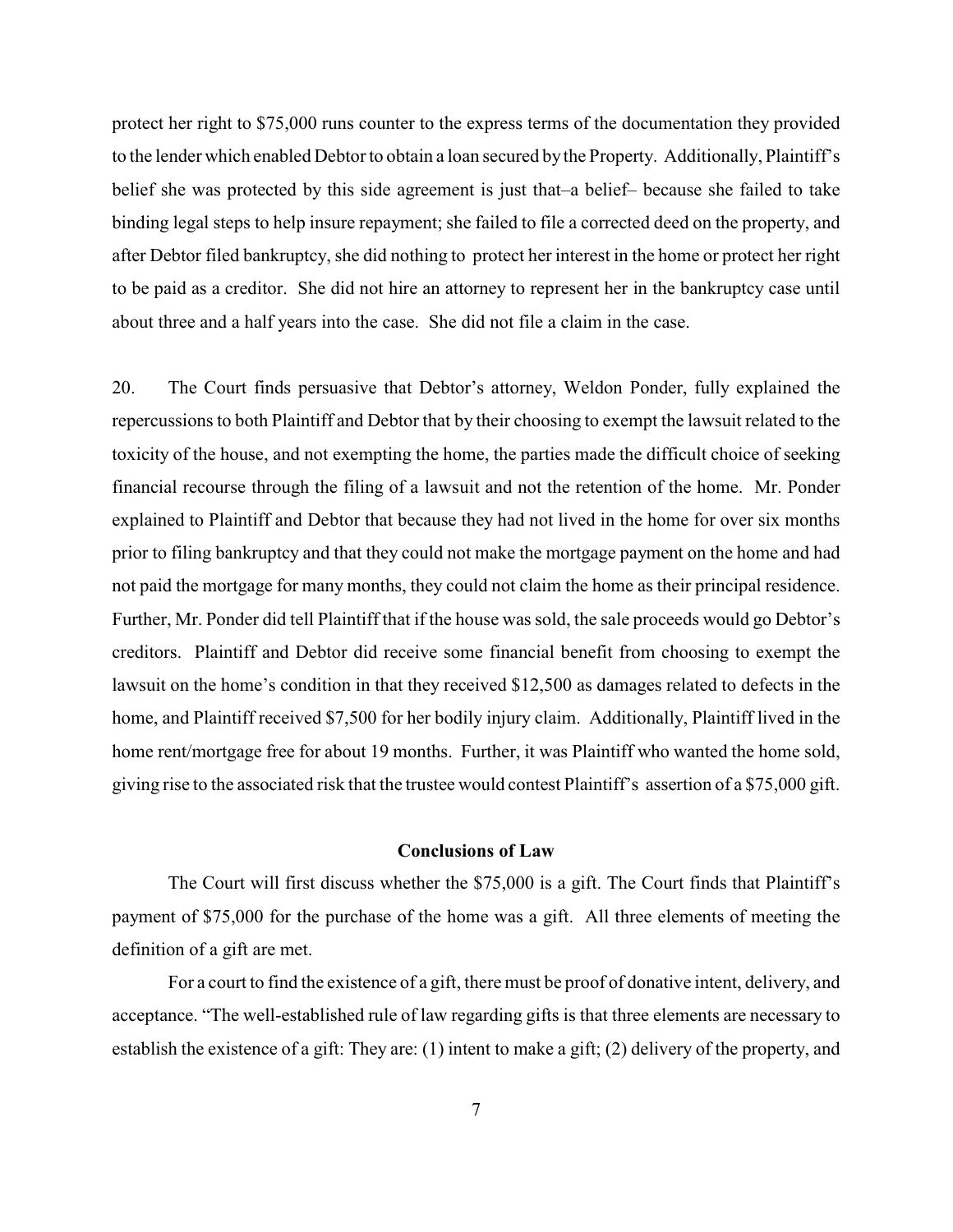(3) acceptance of the property." *Grimsley v. Grimsley*, 632 S.W.2d 174, 177 (Tex. Civ. App.- -Corpus Christi 1982, no writ) (citing *M. T. Harrington v. Bailey*, 351 S.W.2d 946 (Tex. Civ. App.-- Waco 1961, no writ); *Sumaruk v. Todd*, 560 S.W.2d 141, 146 (Tex. Civ. App.--Tyler 1977, no writ); *see also Gannon v. Baker*, 830 S.W.2d 706, 710 (Tex. App.--Houston [1 Dist.]1992, writ denied) (same). "One who is claiming the gift has the burden of proof" on all three elements. *Grimsley*, 632 S.W.2d at 177.

Here, Plaintiff had the donative intent to contribute the \$75,000 to enable both she and Debtor to purchase the house. Her testimony showed that she wanted to buy the house. Her overt actions of signing the gift letters and later inaction to safeguard her monetary contribution satisfy the first element of an intent to make a gift.

She delivered the money when she released all dominion and control over the funds. This delivery rule has been stated as follows:

Among the indispensible conditions of the valid gift ... [is]... the irrevocable transfer of the present title, dominion, and control of the thing given to the donee, so that the donor can exercise no further act of the dominion or control over it. A mere intention to make a gift, however clearly expressed, which has not been carried into effect, amounts to nothing, and enforces no rights in the subject matter of the proposed gift upon the intended donee. The intention must be effective by complete and unconditional delivery.

*Grimsley*, 632 S.W.2d at 177-78 (quoting *Harmon v. Schmitz*, 39 S.W.2d 587, 589 (Tex. Comm'n App.-1931, holding approved)).

The third element– acceptance of the money– occurred. Mr. Frederick, the seller of the house, accepted the money as part of the purchase transaction, enabling Plaintiff and Debtor to purchase the Lone Man Creek property.

The Court next considers whether parol evidence can be considered to alter the parties' agreement. The Court further finds that the parol evidence rule is applicable and precludes the introduction of any oral evidence contravening the terms of the gift letters.

The parol evidence rule is a rule of substantive contract law. *See Edascio, L.L.C. v. NextiraOne L.L.C.*, 264 S.W.3d 786, 796-797 (Tex. App.--Houston [1 Dist.] 2008, rehearing overruled (Jul 21, 2008), petition for review filed (Sep 04, 2008)); *Baroid Equip., Inc. v. Odeco Drilling, Inc.*, 184 S.W.3d 1, 13 (Tex. App.--Houston [1st Dist.] 2005, pet. denied); *City of*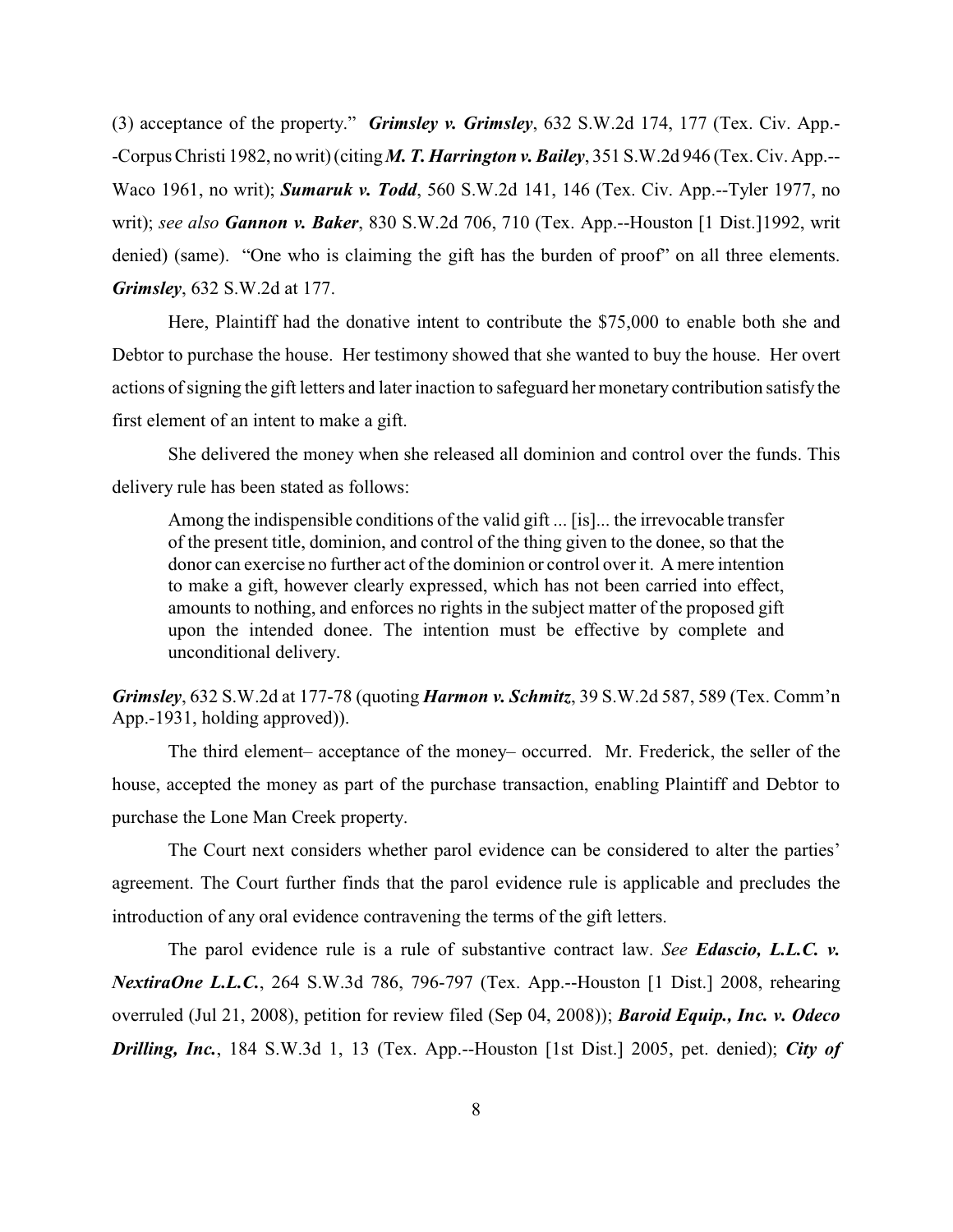*Pasadena v. Gennedy*, 125 S.W.3d 687, 691 (Tex. App.--Houston [1st Dist.] 2003, pet. denied).

When the parties have concluded a valid, integrated agreement, the parol evidence rule precludes enforcement of a prior or contemporaneous inconsistent agreement. *David J. Sacks, P.C. v. Haden,* 266 S.W.3d 447, 451 (Tex. 2008) (citing *Hubacek v. Ennis State Bank*, 317 S.W.2d 30, 31 (Tex. 1958)); *DeClaire v. G&B McIntosh Family Ltd. P'ship*, 260 S.W.3d 34, 45 (Tex. App.–Houston  $[1<sup>st</sup> Dist.]$  2008, rule 53.7 motion (extension of time to file a petition for review) granted)); *Ledig v. Duke Energy Corp*., 193 S.W.3d 167, 178 (Tex. App.-Houston [1st Dist.] 2006, pet. denied); *Baroid Equip., Inc.*, 184 S.W.3d at 13.

Parol evidence is only admissible if one of the following situations exist: (1) the execution of a written agreement was procured by fraud, accident, or mistake, (2) an agreement was not to become effective except upon certain conditions or contingencies, or (3) the writing is ambiguous and parol evidence is needed to ascertain the parties' true intentions. *Litton v. Hanley*, 823 S.W.2d 428, 430 (Tex. App.–Houston [1<sup>st</sup> Dist.] 1992, no writ); *Edascio*, 264 S.W.3d at 796 -797. "To permit parol evidence under the first of these exceptions, there must be a showing that the payee employed some type of trickery, artifice, or device and that the payee induced the maker to execute the note by a promise that he would not be liable for its payment." *Litton*, 823 S.W.2d at 430. There is no evidence that Debtor obtained Plaintiff's signatures on the gift letters by fraud, nor is there any evidence an accident or mistake occurred when the parties executed the various documents needed to close the loan on the Property.

The second exception– that an agreement was not to become effective except upon certain conditions or contingencies– requires a condition precedent and postpones the effective date of the instrument until the happening of a contingency. *Id.* There is no evidence that the use of the gift letters was tied to any happening to occur before the purchase of the Property.

Thus, the only issue remaining is whether the gift letters are ambiguous. The determination of whether the terms of a contract are ambiguous is a question of law. *David J. Sacks, P.C.*, 266 S.W.3d at 451; *Tex. Farm Bureau Mut. Ins. Co. v. Sturrock*, 146 S.W.3d 123, 126 (Tex. 2004), *Seagull Energy E & P, Inc. v. Eland Energy, Inc.*, 207 S.W.3d 342, 345 (Tex. 2006); *Moon Royalty, LLC v. Boldrick Partners*, 244 S.W.3d 391, 394 (Tex. App.--Eastland 2007, no pet. h.); *Lawrence Marshall Dealerships v. Meltzer*, 2009 WL 136908, at \*3 (Tex. App.--Houston [14th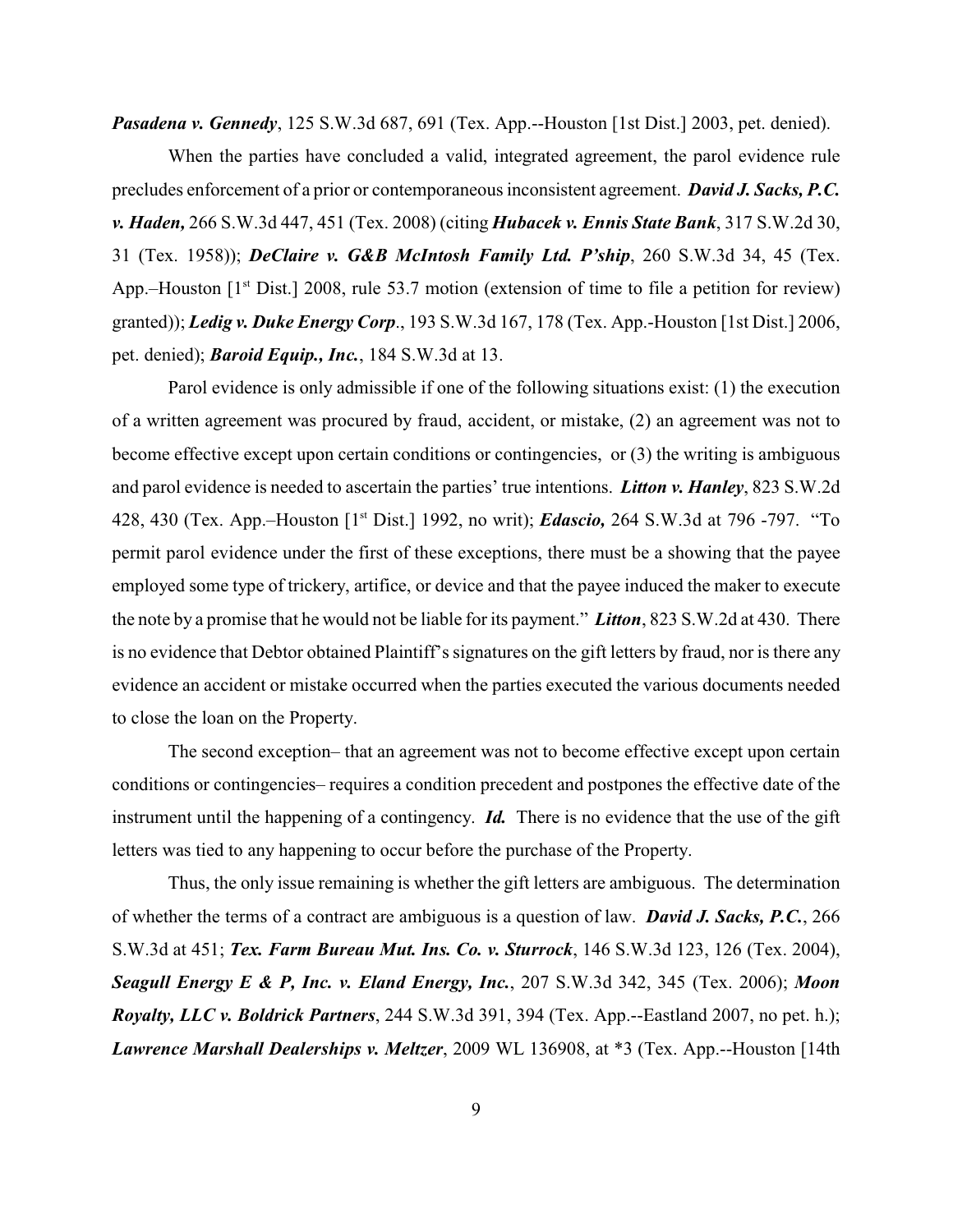Dist.] Jan. 20, 2009, no pet. h.). To determine whether a contract is ambiguous, a court must look at the agreement as a whole in light of the circumstances present when the parties entered into the contract. *Lawrence Marshall Dealerships*, 2009 WL 136908, at \*3 (citing *Sun Oil Co. (Del.) v. Madeley*, 626 S.W.2d 726, 731 (Tex.1981)); *David J. Sacks, P.C.*, 266 S.W.3d at 451. If a written contract is worded in such a way that it can be given a definite or certain legal meaning, then the contract is not ambiguous. *Lawrence Marshall Dealerships*, 2009 WL 136908, at \*3; *SAS Inst., Inc. v. Breitenfeld*, 167 S.W.3d 840, 841 (Tex.2005); *Litton v. Hanley*, 823 S.W.2d at 430. A contract will become ambiguous only if its meaning is uncertain or if it is subject to two or more reasonable interpretations. *Sturrock*, 146 S.W.3d at 126; *Seagull Energy*, 207 S.W.3d at 345. An ambiguity does not arise simply because the parties advance conflicting interpretations of the contract. *Sturrock*, 146 S.W.3d at 126. "An unambiguous contract will be enforced as written, and parol evidence will not be received for the purpose of creating an ambiguity or to give the contract a meaning different from that which its language imports." *David J. Sacks, P.C.*, 266 S.W.3d at 450 (Tex. 2008) (citing *Universal C.I.T. Credit Corp. v. Daniel*, 150 Tex. 513, 243 S.W.2d 154, 157 (1951));*Edascio*, 264 S.W.3d at 797 (citing *Fiess v. State Farm Lloyds*, 202 S.W.3d 744, 747 (Tex. 2006)).

Here, the gift letters could have been better written, but they are obviously some sort of form document used to provide assurance to the lender that the borrower has not borrowed money for the down payment nor received money from a party to the sale to help the sale proceed. The letters were part of the documentation necessary to purchase the Lone Man Creek property. There is no ambiguity in the text of the gift letters sufficient to allow parol evidence of an intent not to make a gift. Thus, the parol evidence rule prohibits the enforcement of any prior or contemporaneous oral agreement of Plaintiff and Debtor that contradict the terms of the gift letters. The letters are legally binding on Plaintiff. Plaintiff made a gift to Debtor of the \$75,000.

Plaintiff is not entitled to a declaratory judgment that she has a separate property interest to the extent of \$75,000 in the sales proceeds of the house. Plaintiff testified that she understood the house to be community property. As joint management community property, the sales proceeds of that house are subject to the claims of Debtor's creditors in this chapter 13 case. *See* 11 U.S.C. §541(a)(2); *In re Eisner,* 2007 WL 2479654, at \*6 (Bankr. E.D. Tex. Aug. 28, 2007).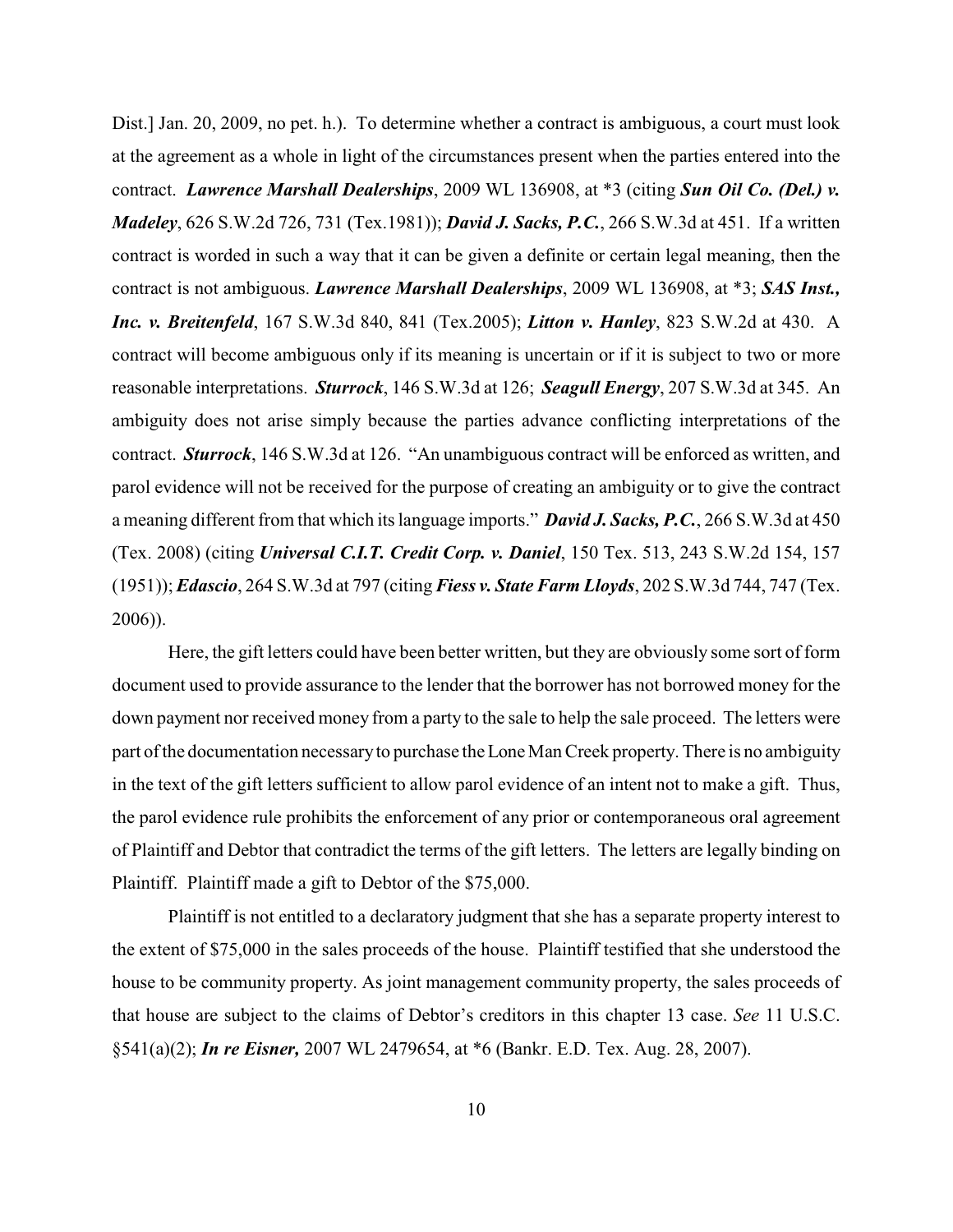Plaintiff plead alternate claims for relief. First, she requests the court to impose a constructive trust on the sales proceeds of the home to the extent of her separate property used in the home's acquisition. Second, she asks for an equitable lien on the proceeds to reimburse her for the contribution of her separate property to the marital property.

The Court will discuss first whether a constructive trust must be placed on the sales proceeds. "Under Texas law, a constructive trust is not actually a trust, but rather an equitable remedy imposed by law to prevent unjust enrichment resulting from an unconscionable act." *In re Haber Oil Co., Inc.*, 12 F.3d 426, 436 (5th Cir. 1994); *Thigpen v. Locke*, 363 S.W.2d 247, 250 (Tex. 1963) ("equity will impose a constructive trust to prevent one who obtains property by fraudulent means from being unjustly enriched"). "The two circumstances that generally justify the imposition of a constructive trust are actual fraud and the breach of a confidential or fiduciary relationship." *Haber*, 12 F.3d at 436 (citing inter alia *Meadows v. Bierschwale*, 516 S.W.2d 125, 128 (Tex. 1974)). To establish a constructive trust, Plaintiff must establish "(1) breach of a fiduciary relationship or actual fraud; (2) unjust enrichment of the wrongdoer; and (3) tracing of the property to an identifiable res." *Id.* at 437 (citing *Monnig's Dept. Stores,Inc., et al. v.Azad Oriental Rugs,Inc. (In re Monnig's Dept. Stores, Inc.)*, 929 F.2d 197, 201 (5th Cir. 1991) (defining the fiduciary relationship needed as one of "special trust or confidence arising prior to and apart from the transaction in question or actual fraud")).

Actual fraud was not plead or proved here, instead, Plaintiff asserted Debtor owed her a fiduciary duty by virtue of the marital relationship. However, when actual fraud is not involved, the Fifth Circuit has required more than just the failure of a debtor to pay a creditor a debt: "to impress a constructive trust there must be at least a wrongdoing greater than the nonpayment of a monetary debt." *Monnig's*, 929 F.2d at 203 (citing to *McKey v. Paradise*, 299 U.S. 119 (1936)). Presented with a debtor department store that had failed to segregate funds it collected from the sale of rugs owned by a licensee, the appellate court reversed the district court's decision which imposed a constructive trust on proceeds collected by the store in favor of the licensee. *Id.* Even assuming the license agreement created the requisite fiduciary relationship needed to impose a constructive trust, the appellate court determined that this was merely a situation in which a debtor failed to pay its debts, and there being no evidence of wrongdoing, such a failure could not be treated as a breach of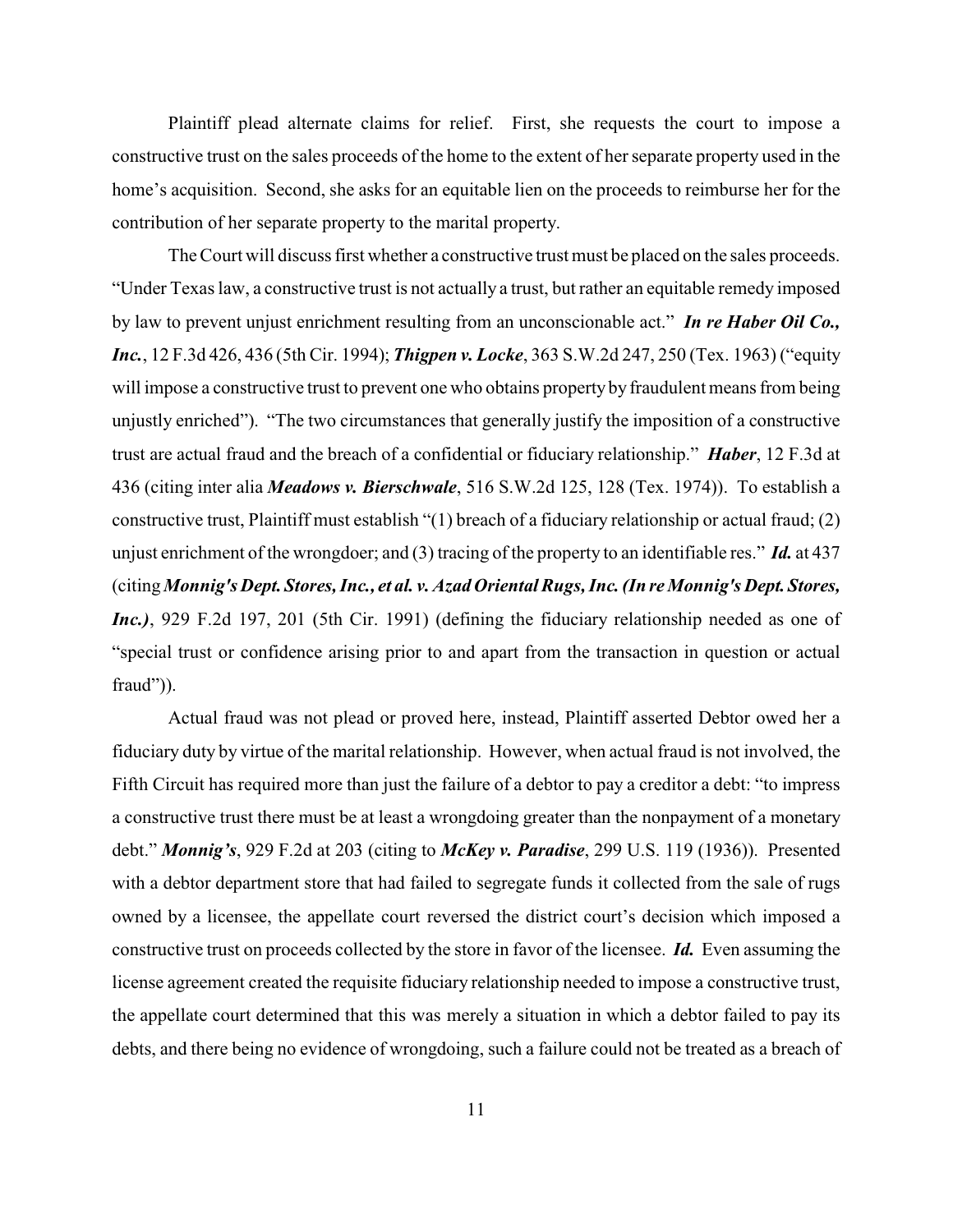fiduciary relationship sufficient to impose a constructive trust. *Id.* The department store and the licensee were merely in a debtor and creditor relationship. *Id.*

Plaintiff asserts that Debtor's act to have her sign the gift letters, whether due to malevolent intent or not, breached the parties' relationship of trust or confidence because it caused her separate property to become community property. However, there is no evidence that Debtor forced Plaintiff to sign the letters or that it was his idea. The Trustee's exhibits, specifically Exhibits  $5 \& 6$ , show the gift letter was required by the loan officer as a condition to closing the loan. There is no evidence of any wrongdoing or breach of a fiduciary relationship– there is only Debtor's breach of a future promise to repay money to Plaintiff if their marriage did not work. The unexpected intervention of a bankruptcy case and the statutory requirements of how funds are classified and claims are paid has prevented Debtor from repaying Plaintiff. Debtor testified that he would return the down payment to Plaintiff out of the sales proceeds if this action was within his capacity, which it is not. As in *Monnig*, the parties are merely in a debtor and creditor relationship, and Plaintiff has no right to the imposition of a constructive trust on the sales proceeds

Regarding the imposition of an equitable lien on the sales proceeds, Plaintiff claims a right to a lien in general in her First Amended Complaint. In general, an equitable lien arises "when circumstances indicate that the parties intended specific property to secure payment of a debt." *RepublicBank, Lubbock, N.A., v. Daves (In re Daves), 770 F.2d 1363, 1367 (5<sup>th</sup> Cir. 1985). The* fundamental element necessary to the creation of an equitable lien is the existence of an express or implied contract. *Id.* The agreement to create the security interest must be an absolute right to security and not a promise based upon a conditional future event. *Klech & Co., Ltd. v. Nauru Phosphate Royalties (Honolulu), Inc. (In re RONFIN Series C Bonds Sec. Int'l Lit.),* 182 F.3d 366, 374-75 ( $5<sup>th</sup>$  Cir. 1999).

Here, the property was purchased in February 2001, the parties filed for divorce in November 2007, thus, seven years after the purchase, Plaintiff seeks to enforce Debtor's oral promise that she can leave with everything she brought to the marriage if the marriage did not work out. This is a promise based upon a conditional future event and is not an absolute right to payment. There are no grounds for an equitable lien.

Additionally, once the debt is extinguished, then any equitable lien also is extinguished.